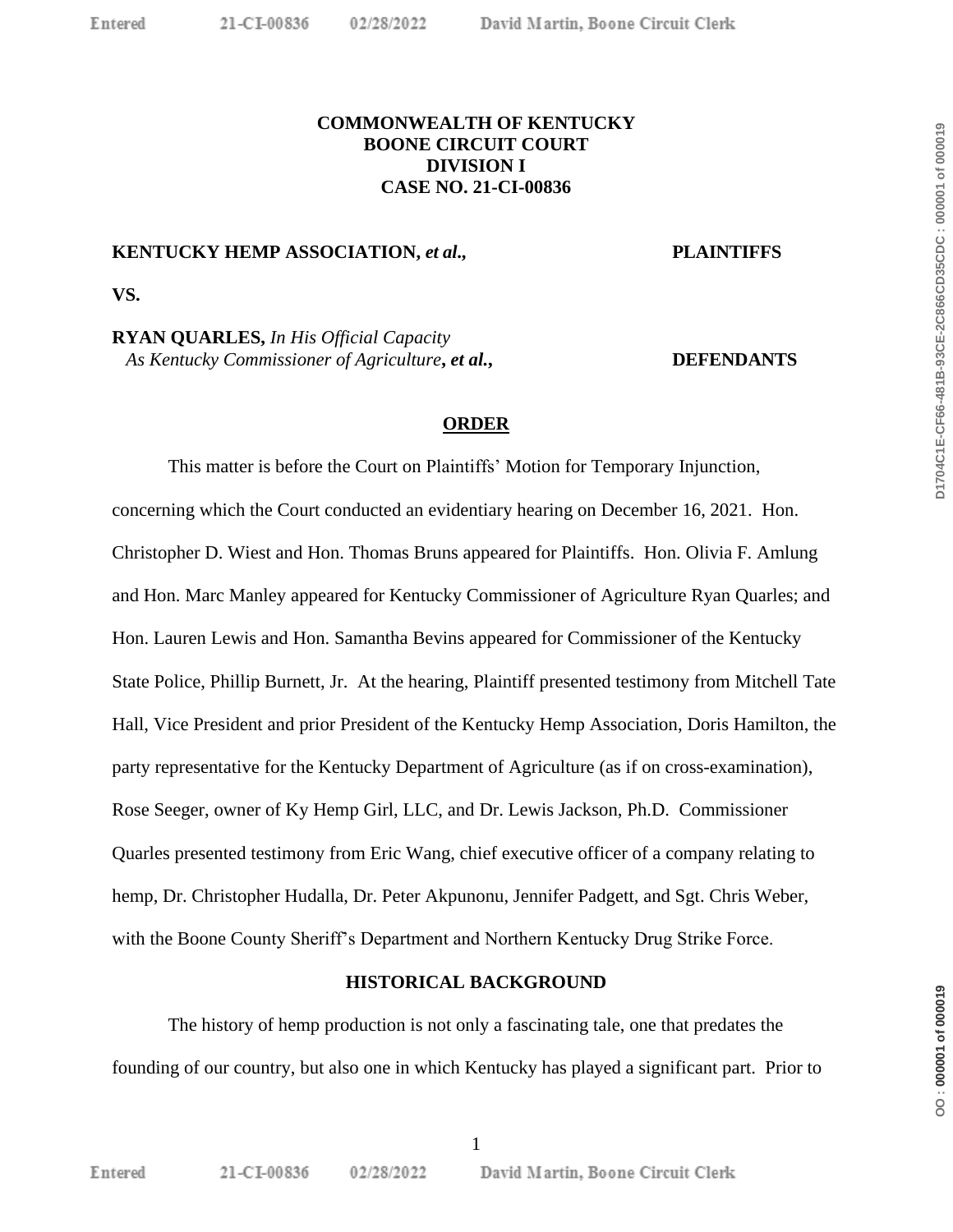colonialization, Native Americans raised hemp for many uses, including clothing and food.<sup>1</sup> Settlers at Jamestown grew hemp in the early-1600s, and hemp farming continued throughout the development of the colonies to become a vital commodity for not only North America but England as well. $^2$  In addition to other uses, including enduring parchment, nothing compared with the durability of hemp fibers for making sails, cords and rope. Hemp became so integral for Britain's navy that colonial farmers were required to farm it.<sup>3</sup> For example, more than  $120,000$ pounds of hemp was needed to rig the 44-gun USS Constitution, not including that required for canvas and sails.<sup>4</sup> And, reportedly, Thomas Jefferson wrote the first drafts of the Declaration of Independence on paper made from hemp.<sup>5</sup>

Following the Revolutionary War and until the late 1800s, most of the hemp produced in America was grown by Kentucky farmers.<sup>6</sup> But as steam ships gained ascendency on the seas, demand for hemp decreased.<sup>7</sup> By World War I, Kentucky was the only state raising or producing hemp of any significance, and the nation's primary producer of hemp seed.<sup>8</sup>

Hemp is from the cannabis family of plants as is marijuana.<sup>9</sup> Variations within the cannabis family of plants have different characteristics, much like there are differences between apple varieties.<sup>10</sup> The stalks of cannabis plants contain fiber valuable for production of a wide

<sup>3</sup> Michelle R.E. Donovan, Jason Canvasser and Danielle M. Hazeltine, *The Evolving CBD and Hemp Market*, Michigan Bar Journal, 100-JUN Mich. B.J. 38, 39 (June, 2021), citing, Will, *The Forgotten History of Hemp Cultivation in America*, Farm Collector < https://www.farmcollector.com/farm-life/strategic-fibers/>.

02/28/2022

<sup>1</sup> Kenneth Titus and Stephanie Murray, *Industrial Hemp*, Journal of the Kansas Bar Association, 90-APR J. Kan. B.A. 24, 25 (March/April, 2021).

<sup>2</sup> *Id*., citing Oscar H. Will III, *The Forgotten History of Hemp Cultivation in America*, FARM COLLECTOR (Nov. 2004), https://www.farmcollector.com/farm-life/strategic-fibers.

<sup>4</sup> *Id*.

<sup>5</sup> Vanessa Rogers *The Future of Hemp in Kentucky*, 4 Ky. J. Equine, Agric. & Nat. Resources L. 479, 480 (2012).

<sup>6</sup> Oscar H. Will, *supra*, note 2.

<sup>7</sup> *Id*.

<sup>8</sup> *Id*.

<sup>9</sup> Donovan, *et al*., 100-JUN Mich. B.J., at 39.

 $10$  *Id.*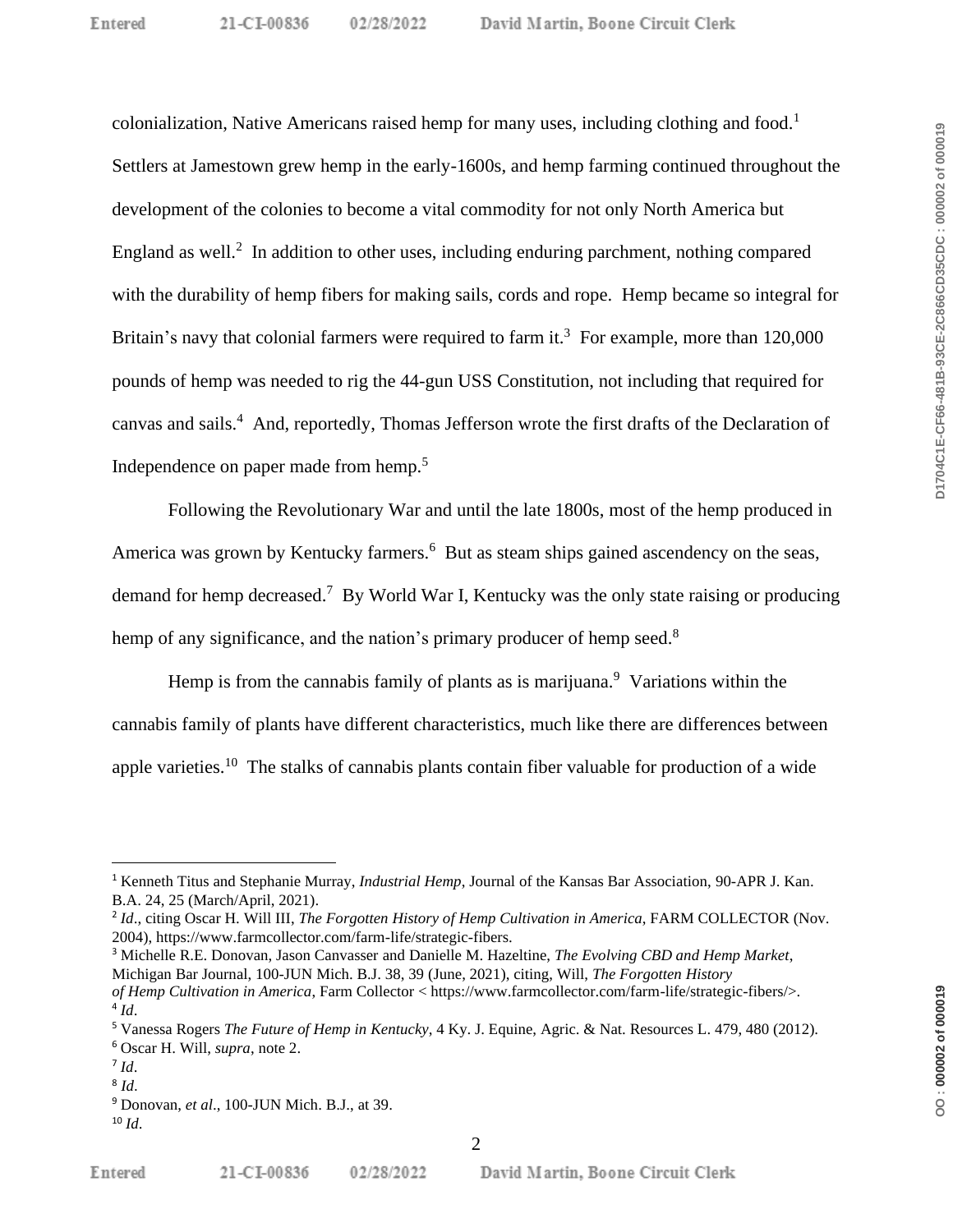range of materials, including paper, rope, canvas, building materials and cosmetics.<sup>11</sup> The plant also contains flowers, seeds and oil, concerning which many extol as providing health benefits and affording natural relief from adverse medical conditions.<sup>12</sup> Cannabis contains cannabinoids in quantities that vary depending upon the specific variety of cannabis plant. And cannabinoids are comprised of hundreds of natural compounds.<sup>13</sup> Among these are tetrahydrocannabinol ("THC"), the component having psychoactive properties that can produce feelings of euphoria or a "high," and cannabidiol ("CBD"), which is popular for treating pain, anxiety and other disorders, including neurological diseases. 14

The federal government began discouraging hemp production beginning with the 1937 Marihuana Tax Act, which taxed the sale of all forms of cannabis. Except for a brief interlude during World War II involving the "Hemp for Victory" campaign, punitive taxation and availability of synthetic fiber stifled the production of hemp. In 1970, Congress passed the Controlled Substances Act, making all cannabis a Schedule I illegal drug—the same designation as narcotics like heroin. Consequently, even hemp production or possession became illegal under federal law.<sup>15</sup> Proponents of hemp have long fought its antagonists to reverse this. That battle still rages.

Proponents of hemp gained ground with the Agricultural Act of 2014 and, later, the Hemp Farming Act of 2018, which removed hemp from the Controlled Substances Act and allows hemp to be farmed agriculturally. Congress did this by codifying an exemption for industrial hemp, under which cannabis plants may not contain more than 0.3 percent of delta-9- THC ("Delta-9"). Kentucky, which had lost significant agriculture following tobacco's fall from

<sup>15</sup> Titus, *et al*., 90-APR J. Kan. B.A., at 25.

<sup>11</sup> Titus, *et al*., 90-APR J. Kan. B.A., at 25.

<sup>12</sup> *Id*.

<sup>13</sup> Donovan, *et al*., 100-JUN Mich. B.J., at 39.

<sup>14</sup> *Id*.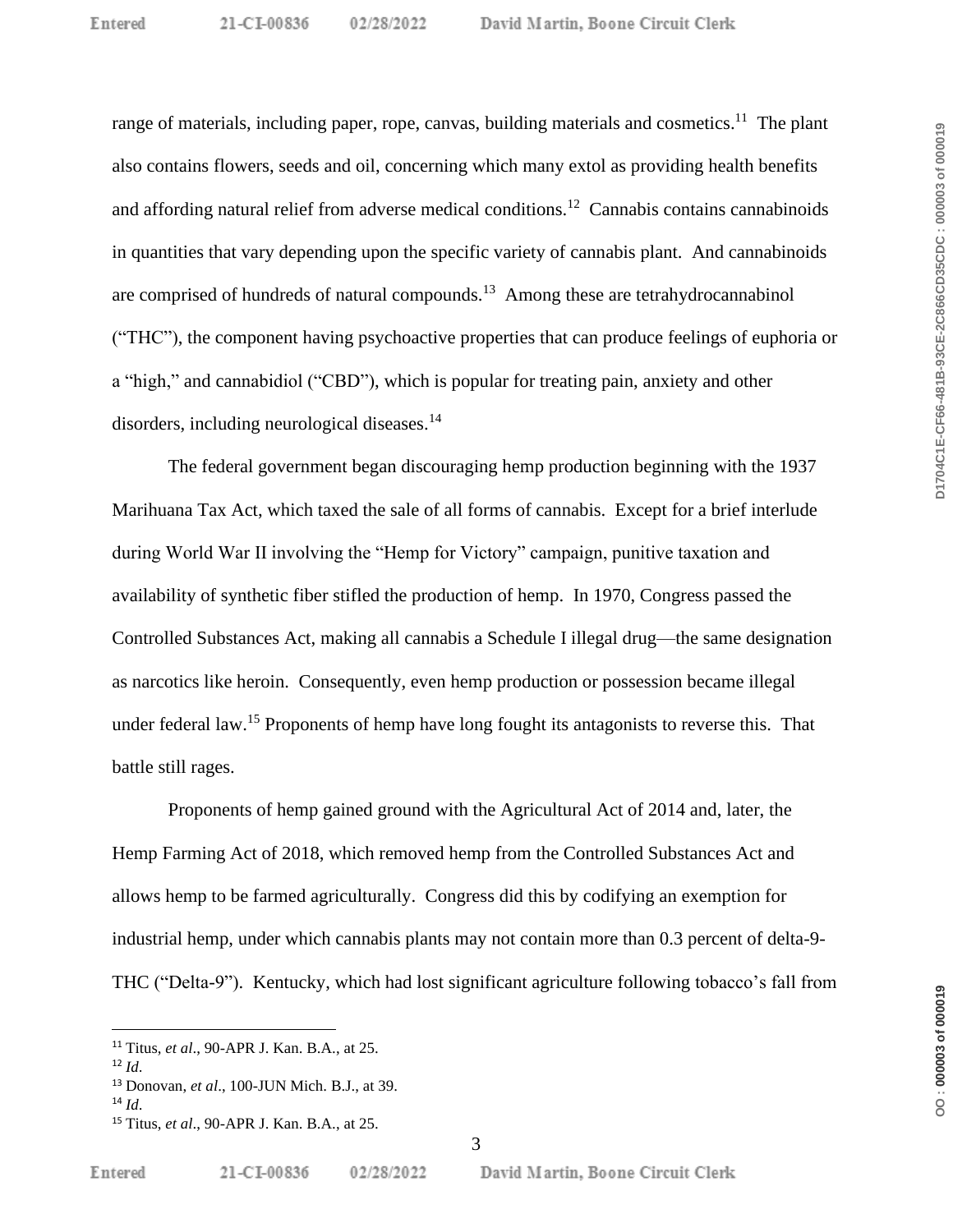David Martin, Boone Circuit Clerk

grace, was at the forefront of this development and the General Assembly enacted statutes tracking the federal exemption for hemp. Following the exemption, various products have been produced from hemp, including CBD oil. Through further processing, a form of THC identified as delta-8 ("Delta-8") can be derived from CBD. According to testimony, products containing Delta-8 are in demand.

On April 19, 2021, the Kentucky Department of Agriculture issued a letter stating Delta-8 is a Schedule I controlled substance, thus illegal, and warned that any manufacturing or distribution of products containing Delta-8 could result in hemp license revocation and criminal prosecution. Plaintiffs point to subsequent criminal enforcement actions by the Kentucky State Police, including raids and arrests, relating to distribution of Delta-8.

#### **ARGUMENTS PRESENTED**

Plaintiffs insist that Delta-8 is a derivative of hemp and, therefore, not a controlled substance but exempt. For this premise, Plaintiffs reference the statutory exemption of hemp in 7 U.S.C. § 1639o, and also K.R.S. 260.850. Plaintiffs insist that, because the actions of Defendants are contrary to these statutes, they are acting unlawfully and violating their rights. As to Commissioner Quarles, Plaintiffs argue that he has threatened licensees with revocation of their license and criminal prosecution for engaging in lawful production of Delta-8. Further, at the hearing, they show that police relied upon the April 19, 2021 letter by the Kentucky Department of Agriculture in an affidavit in order to secure a search warrant. And, with regard to the Kentucky State Police, Plaintiffs point to the raids and arrests relating to the same. Plaintiffs argue that, because the production and distribution of Delta-8 by licensees is a lawful activity, Defendants' actions are or will cause irreparable harm and, thus, should be temporarily enjoined pending final decision on the merits.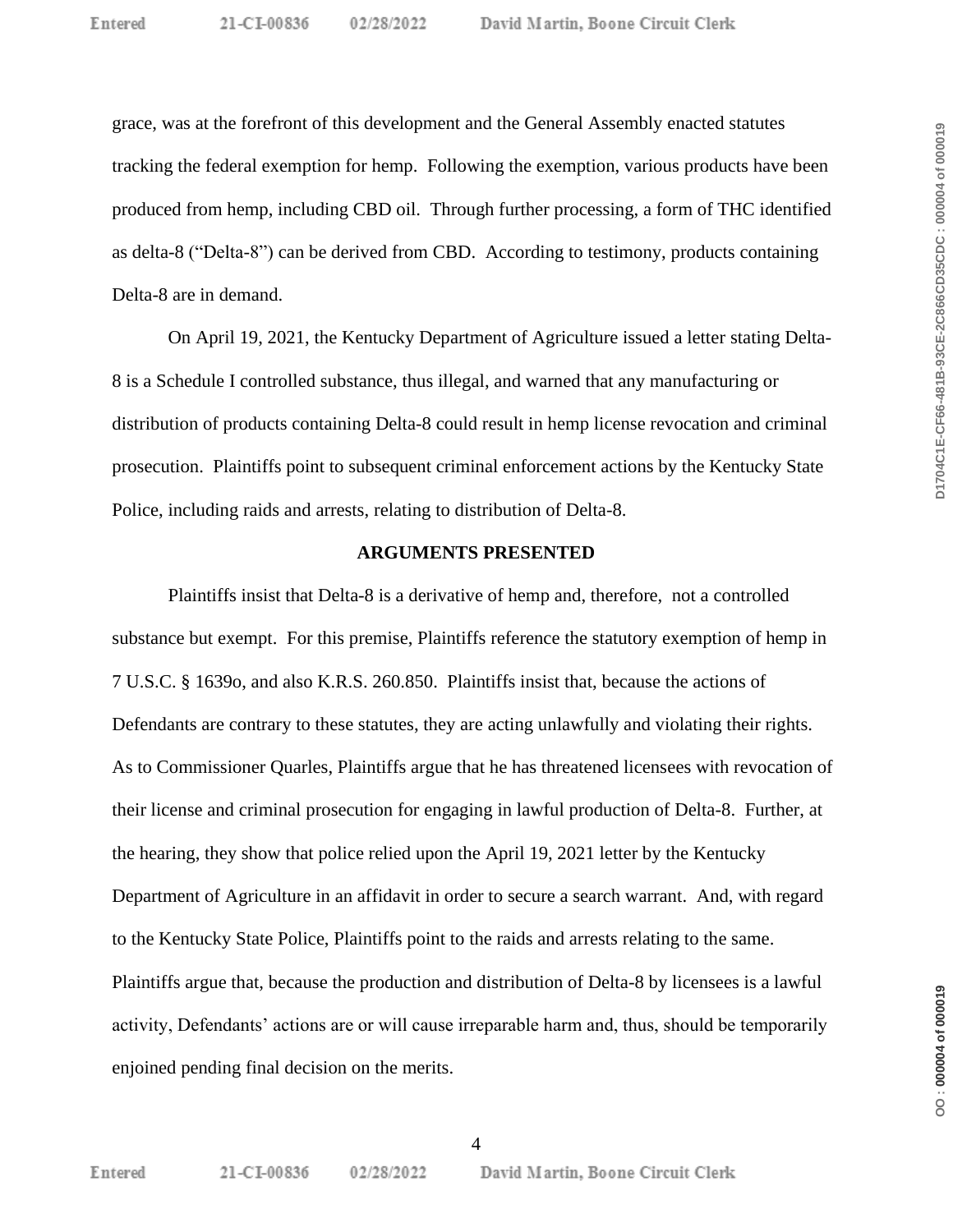In response, Defendant Burnett, Commissioner of the Kentucky State Police, argues that Delta-8 is not exempt under the hemp legislation. For this premise, he points to a chart on the Website of the United States Drug Enforcement Agency ("DEA") where it identifies Delta-8 as being another name for THC, a Schedule I controlled substance. He also references a health advisory published by the Centers for Disease Control warning against the use of products containing Delta-8. Additionally, Commissioner Burnett argues that injunctive relief would be improper on other grounds, namely, because the only harm to Plaintiffs is monetary, that there already has been sufficient delay in Plaintiffs' case to undermine their claims of immediate or imminent irreparable harm, and that equity supports denying injunctive relief because of the public's interest that the criminal statutes be enforced.

Defendant Quarles responds that the Kentucky Department of Agriculture neither enforces the criminal laws nor regulates Delta-8, and that the April 19, 2021 letter was merely offered guidance. Consequently, he argues, an injunction would be inappropriate as to either him or his Department. Defendant Quarles initially incorporated<sup>16</sup> arguments from his motion to dismiss, namely, that the harms Plaintiffs alleged to be threatened could be challenged in criminal enforcement proceedings, that hemp license revocation could be challenged through an administrative hearing process, that Plaintiffs failed to allege sufficient injury or controversy and, thus, they lack standing.

Commissioner Quarles also argues that the question is more complicated than the statutory exemption language appears. Defendant Quarles explains that, although the THC in Delta-8 results in a milder high than Delta-9 THC, it is otherwise similar. According to

<sup>16</sup> However, Commissioner Quarles withdrew his motion to dismiss that, prior to that withdrawal, sought incorporation of the arguments therein by reference. In his notice of withdrawal, Commissioner Quarles indicates the intention to litigate the issues to preserve "the integrity and future prospects" of the hemp program from the dangers of "court-sanctioned" Delta-8.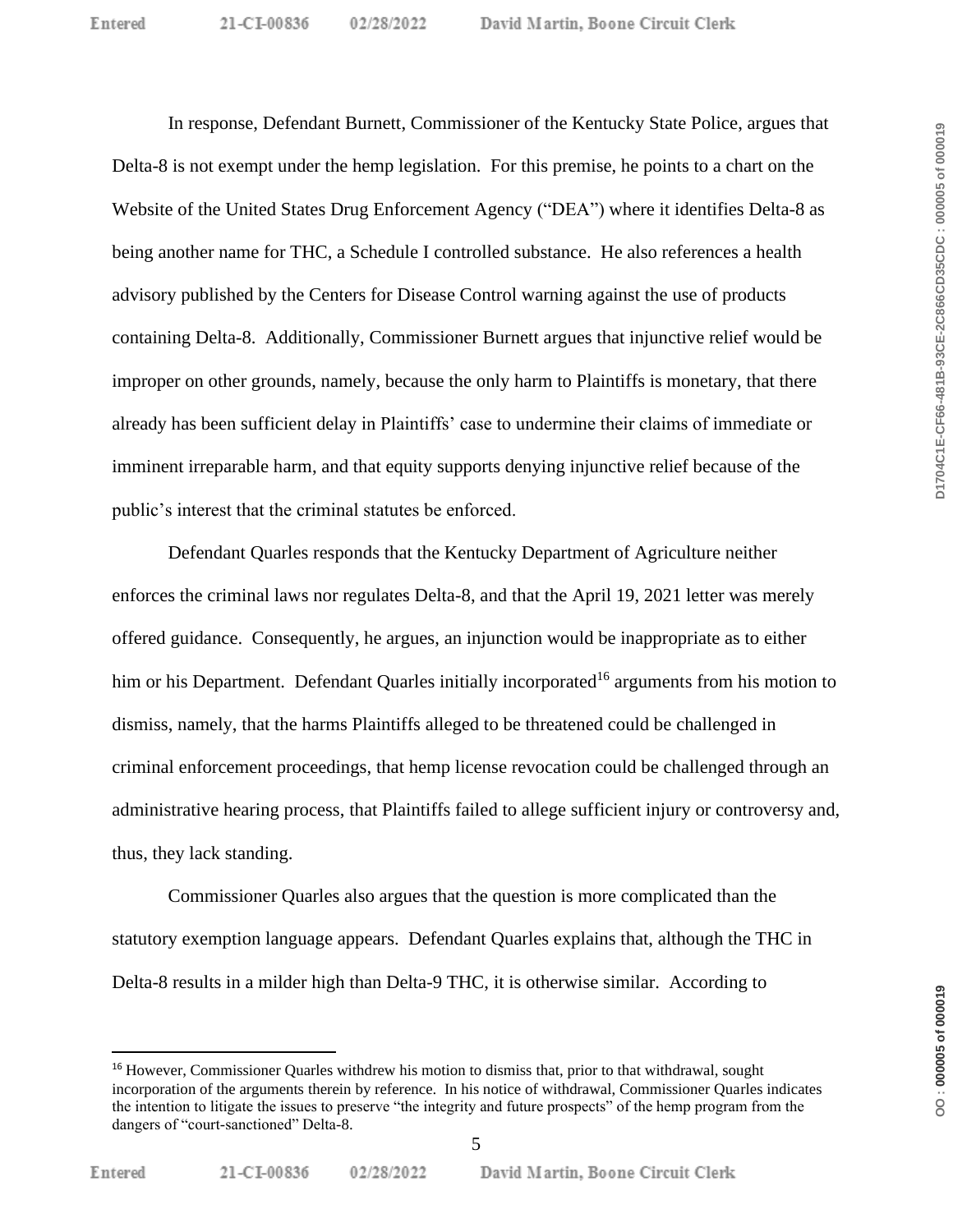Defendant Quarles, Delta-8 should be considered more of a synthetic creation than a derivative of hemp. Accordingly, he indicates it is otherwise prohibited under K.R.S. Chapter 218A. Further, Quarles contends that because Plaintiffs' loss from complying would be merely monetary, it cannot constitute irreparable harm. Nor, he argues, would an injunction be equitable. As to this he asserts that, "[u]nlike its commonly known counterpart, Delta-8 THC is largely unregulated by federal and Kentucky law," thus, a "court order prospectively blessing the sale of unregulated, untested, and psychoactive drugs to the public, including children, is not in the public interest."<sup>17</sup>

In Reply to Commissioner Burnett, Plaintiffs argue that statements on the DEA's Website cannot supersede the law and, in support, point to the DEA's official promulgations in the Federal Register, at 21 CFR 1308.11(31)(ii), that: "(ii) Tetrahydrocannabinols does not include any material, compound, mixture, or preparation that falls within the definition of hemp set forth in 7 U.S.C. 1639o." Contra the argument concerning delay in filing, Plaintiffs explain that they did not file until actual enforcement actions began, such as raids and arrests. Additionally, Plaintiffs assert that Defendant should not be heard to complain that Plaintiffs waited until parties were served and attorneys entered appearances before moving for injunctive relief.

As to Defendants' argument that monetary loss cannot equate to irreparable harm, Plaintiffs point to various federal precedent stating that, because government actors are typically immune from liability for monetary damages, those losses are irreparable. Contra Quarles' arguments, pointing to the April 19, 2021 letter, Plaintiffs point out that the Department has statutory authority to revoke or suspend licenses, and that he has expressly threatened to do so over the very issue in dispute. Further, Plaintiffs point to statutes and precedent to support its

<sup>17</sup> Commissioner Quarles' Resp., pp. 15-16.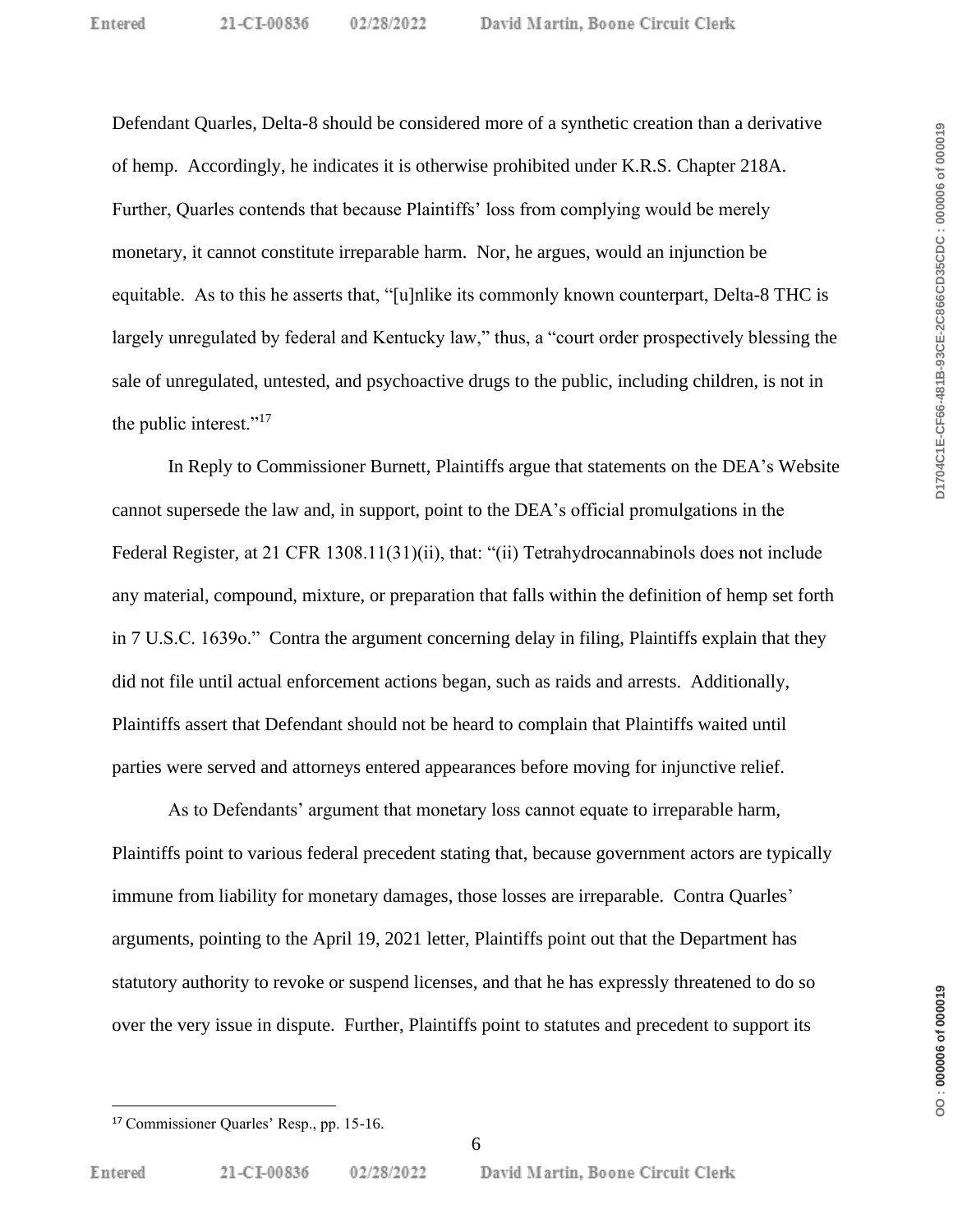position that the controversy here meets standing requirements and, more specifically, grounds for injunctive relief. According to Plaintiffs, the statutory exemption enacted by both the United States Congress, and the Kentucky General Assembly, is clear. Thus, Plaintiffs insist, Delta-8 is exempt and the actions by an agency (or individual officers thereof) to punish licensees for producing it, and raids and arrests of citizens by the Commonwealth's police on those grounds, violates the Kentucky and United States Constitution, thereby constituting irreparable harm.

### **ANALYSIS**

CR 65.04(1) provides the standard the Court is to apply on a Motion for injunctive relief:

A temporary injunction may be granted during the pendency of an action on motion if it is clearly shown by verified complaint, affidavit, or other evidence that the movant's rights are being or will be violated by an adverse party and the movant will suffer immediate and irreparable injury, loss, or damage pending a final judgment in the action, or the acts of the adverse party will tend to render such final judgment ineffectual.

The purpose of this rule "is to insure that the injunction issues only where absolutely necessary to preserve a party's rights pending the trial of the merits." *Maupin v. Stansbury*, 575 S.W.2d 695, 698 (Ky. App. 1978). In *Maupin*, the Kentucky Court of Appeals established a three-part test for issuance of a temporary injunction. First, Plaintiff must show that, without the temporary injunction, he will suffer immediate and irreparable injury to his rights pending trial. *Id*. at 699. Second, the Court must weigh any equities that may be involved. *Id*. Third, the Court should determine whether a substantial question on the merits has been shown. *Id*. "If the party requesting relief has shown a probability of irreparable injury, presented a substantial question as to the merits, and the equities are in favor of issuance, the temporary injunction should be awarded." *Id*. If one or more of these criteria are not satisfied, the temporary injunction should be denied. *Sturgeon Min. Co., Inc. v. Whymore Coal Co., Inc.*, 892 S.W.2d 591 (Ky. 1995).

02/28/2022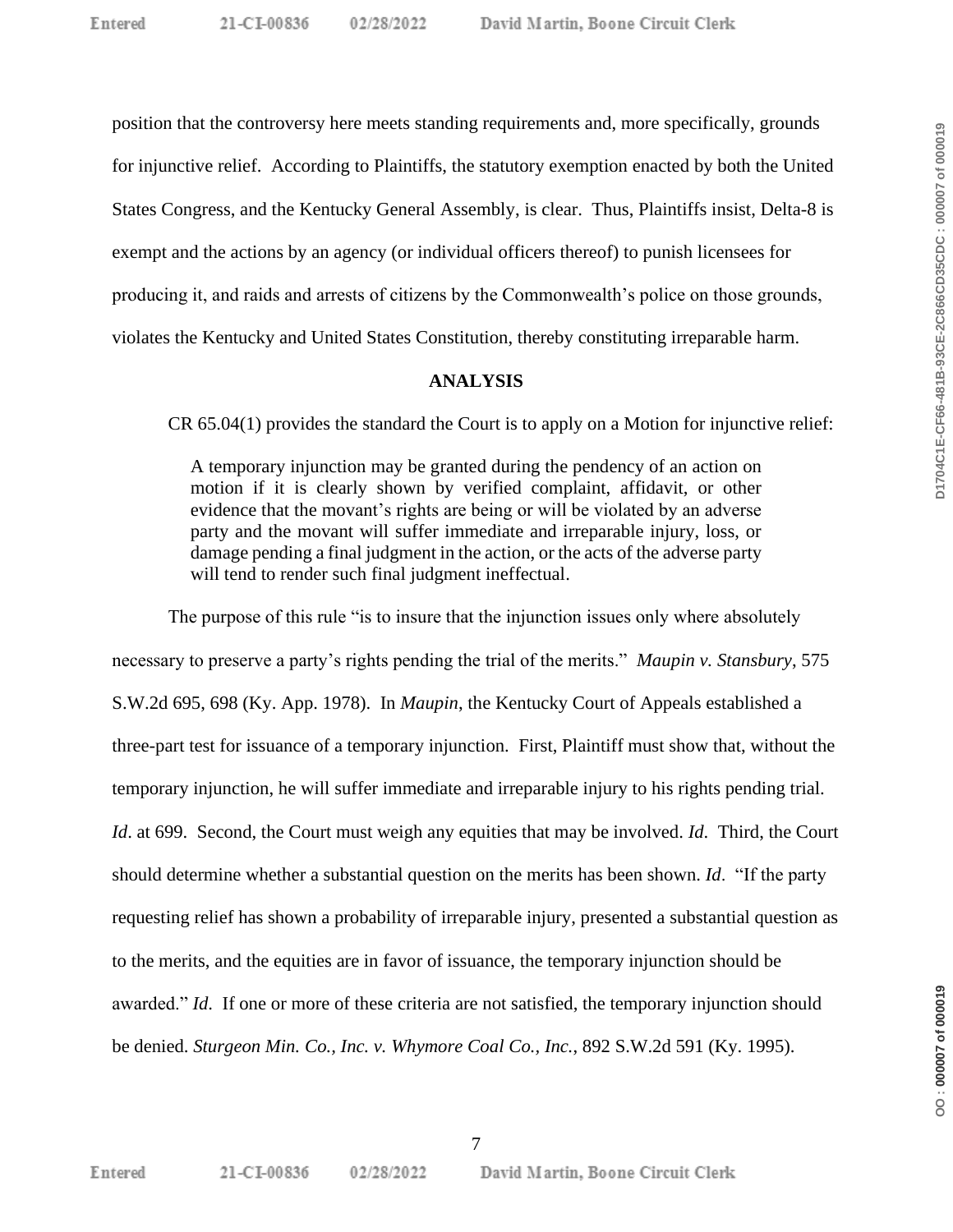Among Plaintiffs are the Kentucky Hemp Association, whose members are comprised of licensees under Kentucky's hemp program administrated by the Kentucky Department of Agriculture. Plaintiffs also include a hemp producer licensed under that program, and a retailer who is neither a producer nor licensed as such. The evidence entered at the hearing demonstrates—and Defendants do not dispute—that the Kentucky State Police has conducted raids and arrests in Kentucky to prevent distribution of products containing Delta-8. What is in dispute is whether that constitutes irreparable harm. The answer to that question turns, first and foremost, upon whether the raids and arrests are performed according to law. And that answer, in the main, largely centers upon whether Delta-8 is prohibited or exempted under the statutes at issue. If prohibited by law, then no further analysis is needed.

The evidence further demonstrates—concerning which there is also no dispute—that the prohibition of products containing Delta-8 results in economic loss to those who farm, produce and sell it. It is further uncontested that Delta-8 is sold at retail in the states surrounding Kentucky, including Indiana, Tennessee, West Virginia, and Ohio. Plaintiffs also demonstrated at the hearing that law enforcement agents relied upon the April 19, 2021 letter from the Kentucky Department of Agriculture in an affidavit to show the criminality of Delta-8 to obtain search warrant(s).<sup>18</sup> Again, the dispute is whether there are grounds for injunctive relief. And, again, that answer first depends upon the legality of the prohibition. Consequently, in actions where, as here, the central issue is the constitutionality of government action, the third element of the *Maupin* test becomes the threshold question.

02/28/2022

<sup>18</sup> Plaintiff's Hearing Exh. No. 7.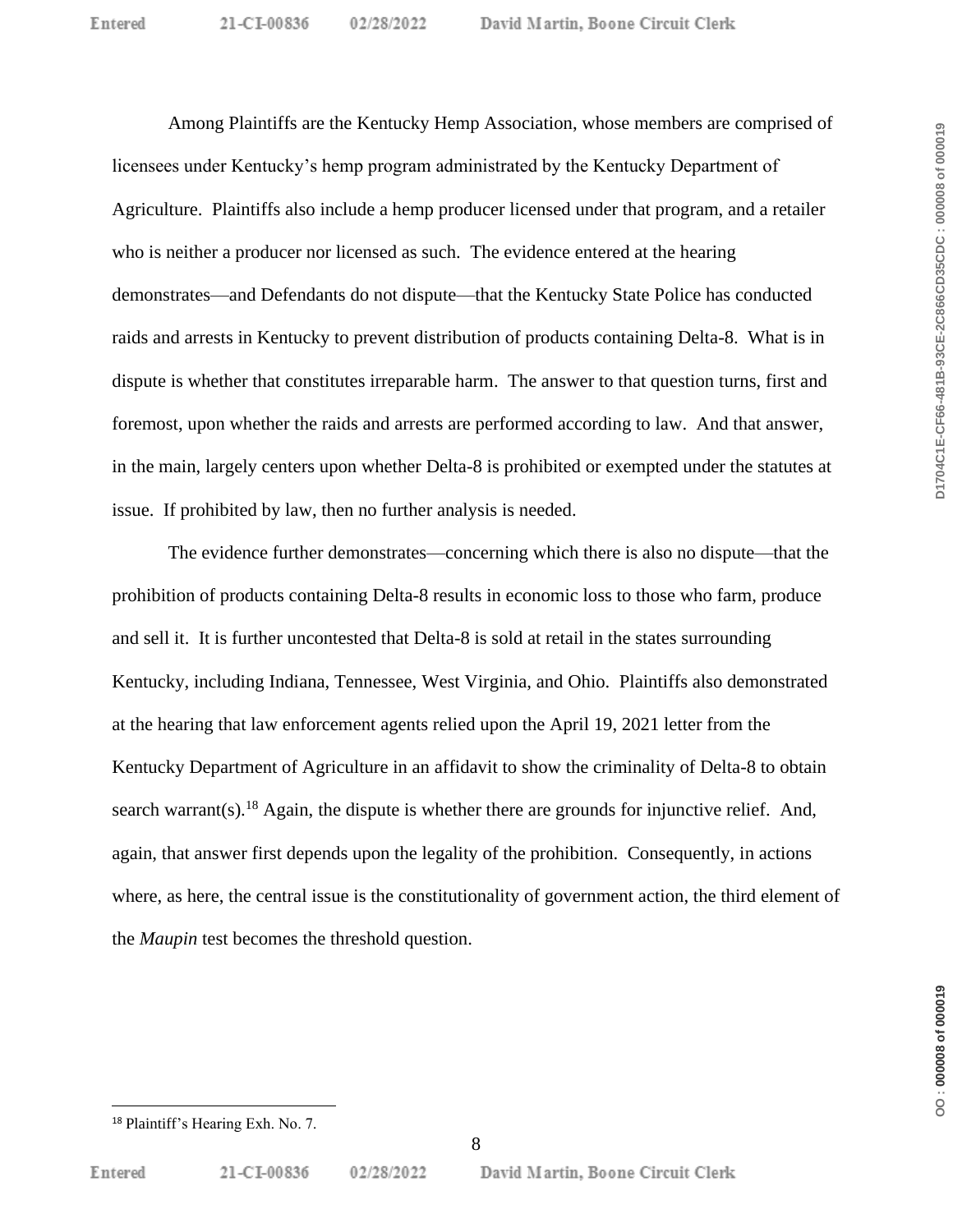DO: 000009 of 000019

## **A. Substantial Question on Merits**

In the Hemp Farming Act, part of the Farm Bill enacted in 2018, Congress exempted

hemp from the Controlled Substances Act. In doing so, Congress defined hemp as follows:

The term "hemp" means the plant Cannabis sativa L. and any part of that plant, including the seeds thereof and all derivatives, extracts, cannabinoids, isomers, acids, salts, and salts of isomers, whether growing or not, with a delta-9 tetrahydrocannabinol concentration of not more than 0.3 percent on a dry weight basis.<sup>19</sup>

Kentucky, through its General Assembly, enacted statutes exempting hemp with a

definition using nearly identical language. KRS 260.850 provides, in relevant part, as follows:

(5) "Hemp" or "industrial hemp" means the plant Cannabis sativa L. and any part of that plant, including the seeds thereof and all derivatives, extracts, cannabinoids, isomers, acids, salts, and salts of isomers, whether growing or not, with a delta-9 tetrahydrocannabinol concentration of not more than threetenths of one percent (0.3%) on a dry weight basis;

(6) "Hemp products" or "industrial hemp products" means products derived from, or made by, processing hemp plants or plant parts;  $\dots$ 

At the hearing, Dr. Lewis Jackson testified as an expert for Plaintiffs. Dr. Jackson holds a B.A. and Ph.D. in Chemistry and has experience in the cannabis industry. Dr. Jackson explained the process involved in producing Delta-8. The process of extraction, he explained, is performed through chemical reactions. He testified that the first step in producing Delta-8 is to extract CBD. This is done by separating the flower, drying it, grinding it and applying an organic solvent (such as oil) to solubilize the cannabinoids for extraction from the plant material. Then, from resulting CBD, whether as a crude extract or isolate, the CBD is solubilized again with what he termed a friendly organic solvent to liquify the material and induce further reactions to derive or extract Delta-8. Dr. Jackson testified that the resulting Delta-8 is a

<sup>19</sup> 7 U.S.C. 1639o(1).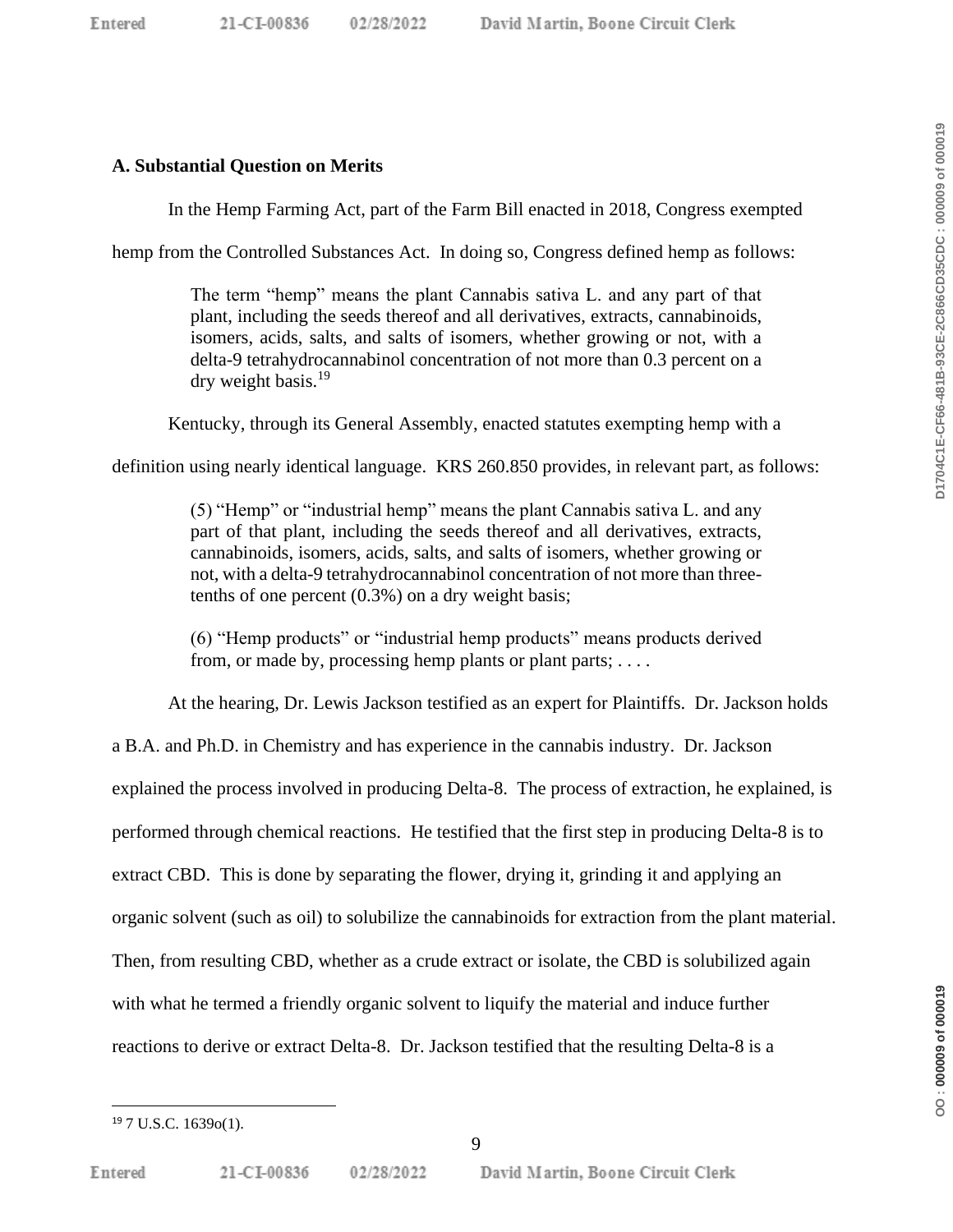derivative of CBD, which is a derivative of hemp. Dr. Jackson testified that Delta-8 is not Delta-9 and that, in fact, Delta-8 can contain concentrations of Delta-9 THC. The concentrations may be greater or less than 0.3% Delta-9 THC, which is what determines whether it is exempt under the statute.

Defendant Quarles argues that Delta-8 should not be deemed a derivative of hemp but a synthetic creation from chemical processes that is otherwise prohibited under KRS Chapter 218A. The first problem with this argument, however, is that the statutory prohibitions of synthetic marijuana were repealed—perhaps in conjunction with the legalization of hemp.

The next issue with this argument is the text of the hemp statutes itself, which exempts hemp from "the plant Cannabis sativa L. and any part of that plant, including the seeds thereof and *all* derivatives, extracts, cannabinoids, isomers, acids, salts, and salts of isomers, whether growing or not, with a delta-9 tetrahydrocannabinol concentration of not more than three-tenths of one percent . . . .<sup>"20</sup> And, further, KRS 260.858(1) provides that: "*Notwithstanding any other provision of law to the contrary*, it is lawful for a licensee, or his or her agent, to cultivate, handle, or process hemp or hemp products in the Commonwealth."<sup>21</sup> Clearly, the definition of hemp includes derivatives, extracts and isomers.

As the evidence shows, the extraction of derivatives, and the isolation of isomers, involve chemical processes. However, the statute exempts "*all* derivatives, extracts, cannabinoids, isomers" so long as it contains less than three percent Delta-9 THC on a dry weight basis.

The Court agrees with Commissioner Quarles that it is not the province of this Court to establish policy, or to make, change or repeal law. That is **solely** the role of the legislative branch. Courts adjudicate based upon the law. Thus, if only natural hemp (unadulterated by any

<sup>20</sup> Emphasis added.

<sup>&</sup>lt;sup>21</sup> Emphasis added.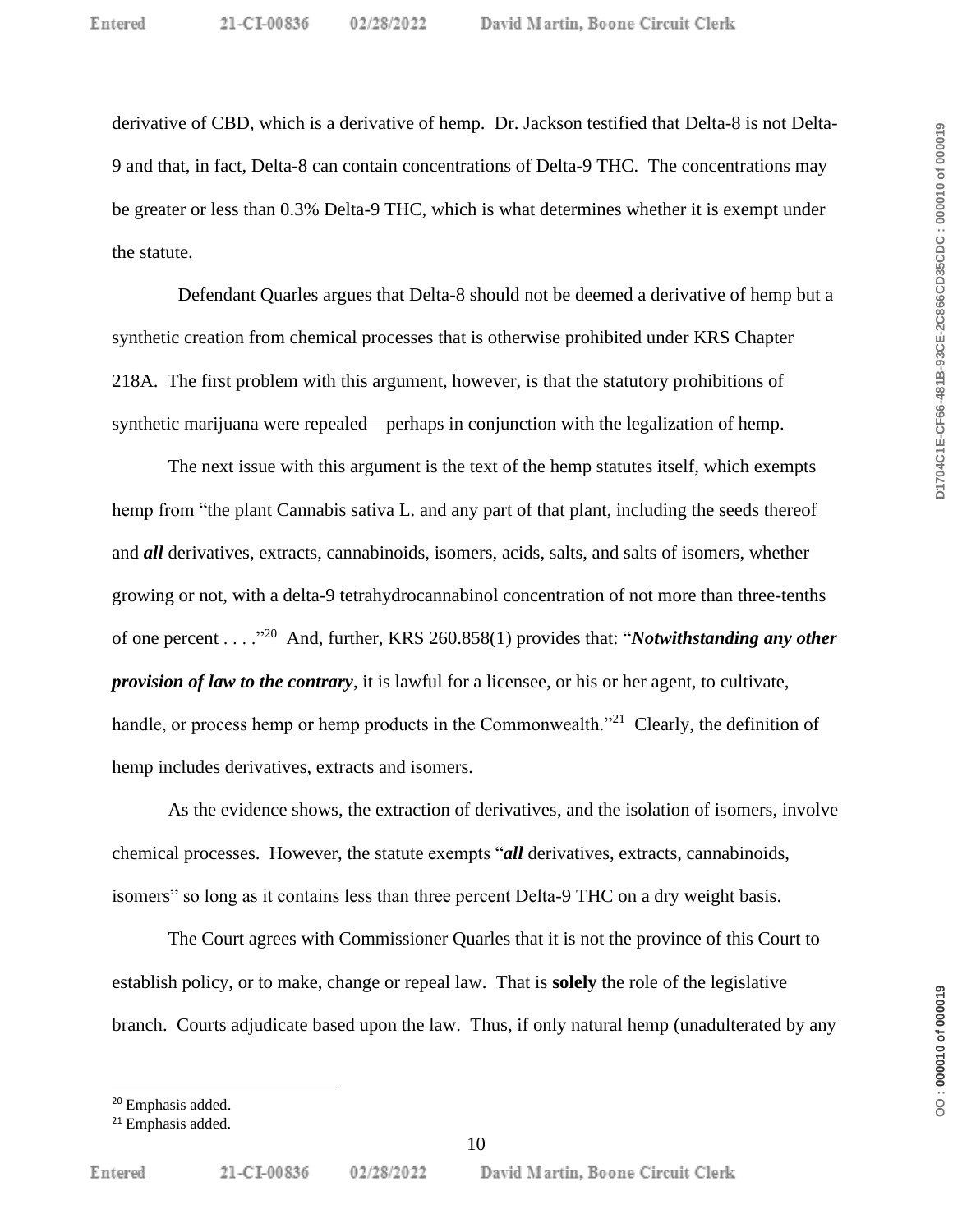chemical) is worthy of exemption, then Congress, and the General Assembly, could have made their statutes say so. They did not. Likewise, if the extraction or production of derivatives using non-hemp solvents should have remained a controlled substance, then the legislators could have, by statute, said so. They did not. Nor did the legislative body choose to limit Delta-8 concentrations as it did with Delta-9. Again, they could have but did not. Courts "cannot question the wisdom or policy of the general assembly" but, rather, "must follow the plain provisions of its enactment . . . ." *Boyd v. Land*, 97 Ky. 379, 30 S.W. 1019, 1020 (1895). In applying the law, courts must "look first to the language of the statute, giving the words their plain and ordinary meaning*.*" *Richardson v. Louisville/Jefferson Cty. Metro Gov't*, 260 S.W.3d 777, 779 (Ky. 2008). Where intent is suggested that is contrary to the language of the statute, "legislative intent is at best a nebulous will-o'-the-wisp." *Gateway Const. Co. v. Wallbaum*, 356 S.W.2d 247, 249 (Ky. 1962).

Defendants, however, contend that Delta-8 is nonetheless prohibited as a controlled substance. For this, they point to a chart on the DEA's Website and to guidance by the CDC. Executive agencies may promulgate regulations but only within the scope of the statute enabling their existence. Otherwise, an agency has no constitutional authority to enact law. Administrative agencies are creatures of statute. Consequently, they may not promulgate rules that contradict statute. As explained by the United States Supreme Court in *Dixon v. United States*:

> The power of an administrative officer or board to administer a federal statute and to prescribe rules and regulations to that end is not the power to make law \* \* \* but the power to adopt regulations to carry into effect the will of Congress as expressed by the statute. A regulation which does not do this, but operates to create a rule out of harmony with the statute, is a mere nullity.

*Dixon v. United States*, 381 U.S. 68, 74 (U.S. 1965), internal quotes and citations omitted.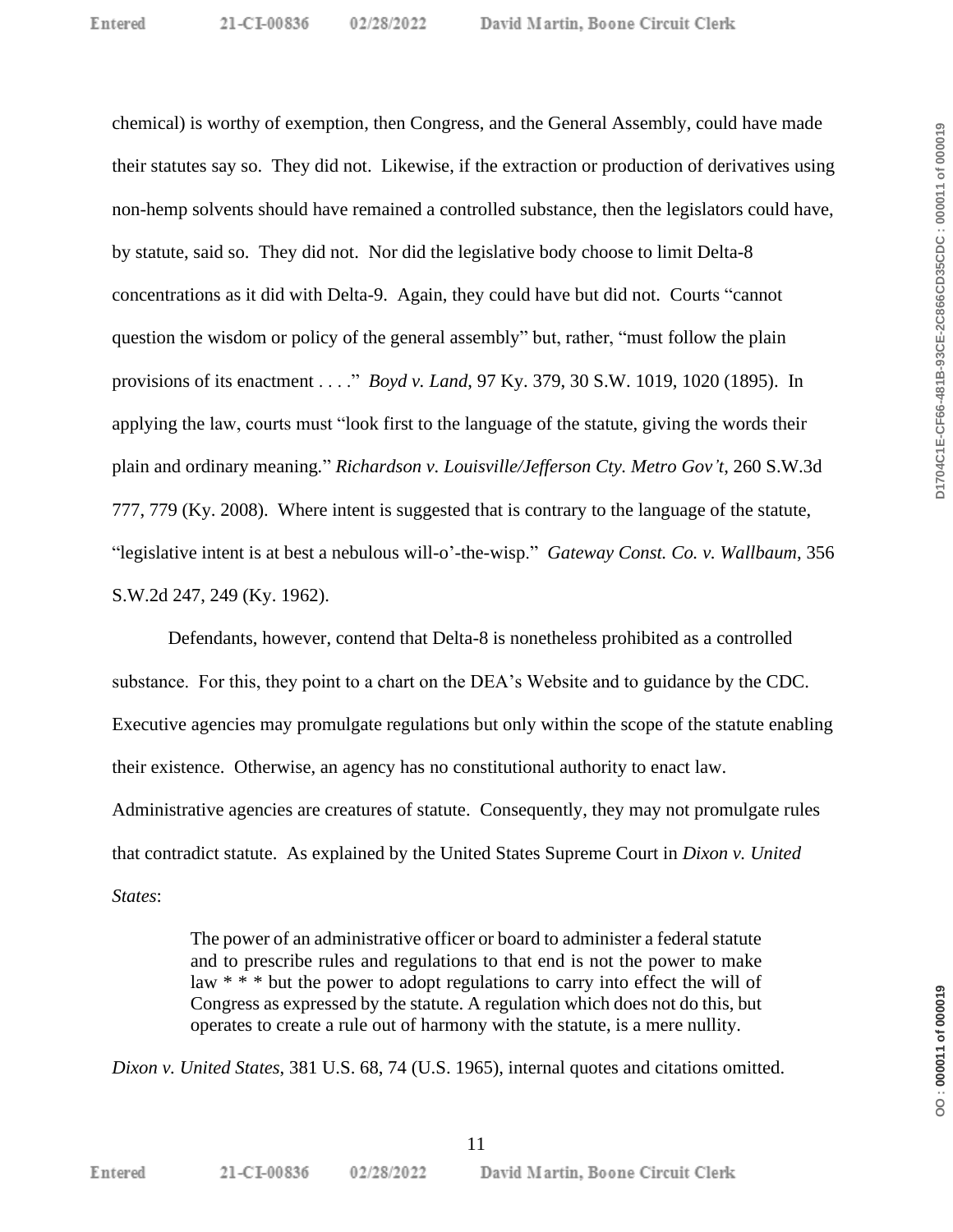The same was also explained by Kentucky's (formerly) highest court concerning the

limits on the authority of government agencies and boards (in a case involving the Kentucky

Alcoholic Beverage Control Board):

True, the Legislature . . . vested the Board with certain regulatory and administrative powers, but this does not give the Board authority to adopt regulations extending beyond the scope of the statute which it attempts to administer. . . . [A] public administrative board 'may not, by its rules and regulations, amend, alter, enlarge, or limit the terms of a legislative enactment.'

*Roppel v. Shearer*, 321 S.W.2d 36, 39 (Ky. 1959), internal citations omitted. *Roppel* has never

been overruled.

Moreover, as Plaintiffs point out, the DEA's chart reference to Delta-8 does not coincide

with the regulations promulgated and published in the Federal Register at 21 CFR

1308.11(31)(ii). If agencies may not promulgate regulations beyond statutory authority, much

less may they do so by explanatory statements or charts on a Website. Plaintiffs have

demonstrated a substantial question on the merits.

## **B. Irreparable Harm**

Plaintiffs contend that government actions that are contrary to its duly enacted law

constitute irreparable harm. For this, they point primarily to *Boone Creek Props., LLC v.* 

*Lexington/Fayette Urban County Bd. of Adjustment*, 442 S.W.3d 36, 40 (Ky. 2014), and quote, in

part, the following:

For a representative government that draws its authority from the respect, good will, and consent of the people, rather than by the force of its armed police and military, the ability to promptly eliminate ongoing violations of laws enacted by the people's representatives is essential to the ability to govern and maintain order in the community.

Defendant Quarles, however, challenges the applicability of *Boone Creek* because it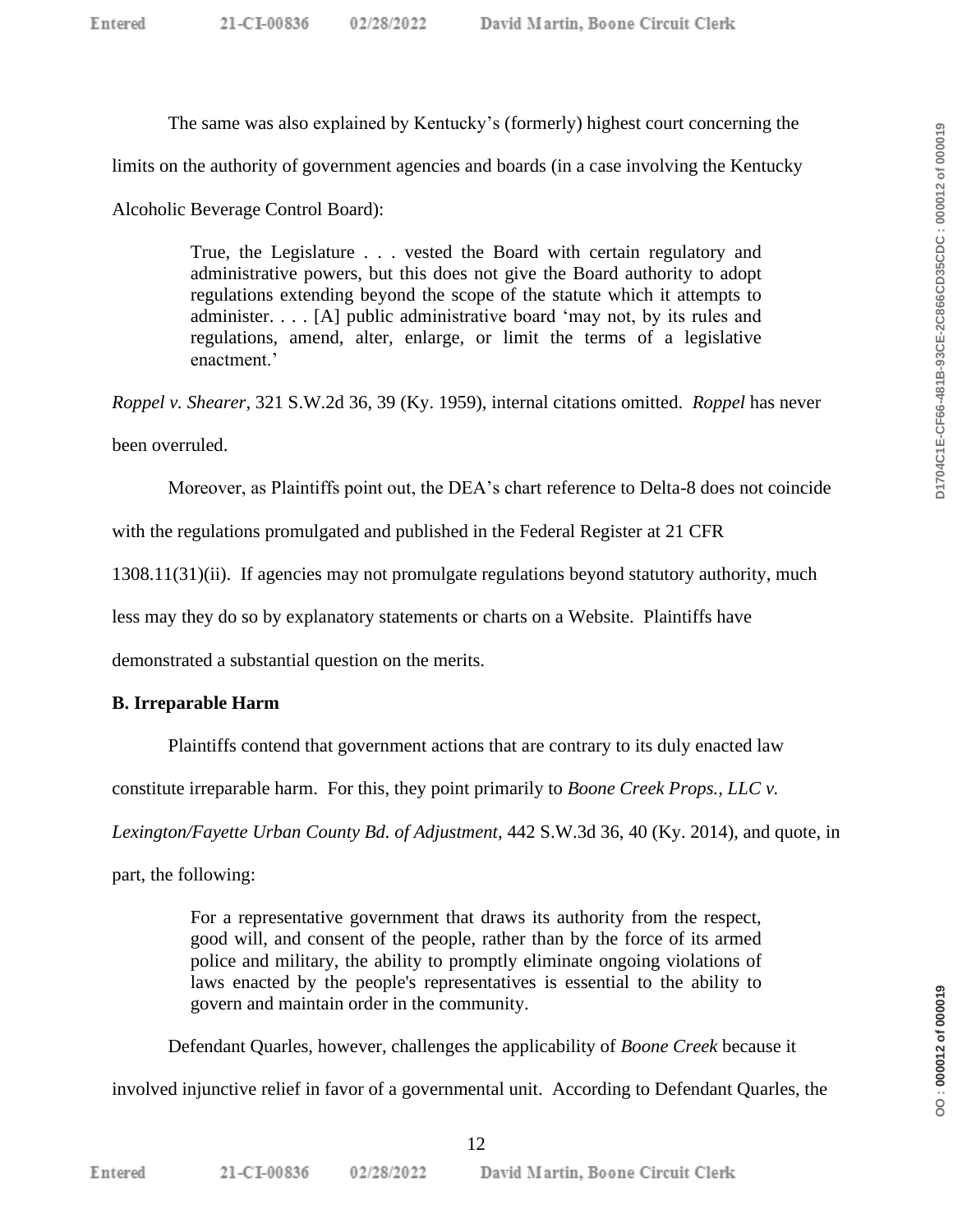proper rule is that, "when a *government* seeks to enforce the law, then an injunction against a private citizen is warranted to protect the *government's* right to enforce its laws . . . .<sup>"22</sup> The Court disagrees. In fact, this argument defies the very foundational principle on which our law is based: "That . . . Governments are instituted among [the people], deriving their just powers from the consent of the governed." DECLARATION OF INDEPENDENCE, ¶ 2.

Turning to the arguments concerning delay, Commissioner Burnett contends the timeline alone defeats Plaintiffs' motion because they cannot show the injury to be "immediate." A party's delay may very well undermine their claims of immediacy. By this, it appears Defendant's criticism is that Plaintiffs did not file suit immediately upon receipt of the Kentucky Department of Agriculture's April 19, 2021 letter. That would be a curious position, however, given the arguments presented in this case that Plaintiffs have not alleged sufficient threat of injury. Plaintiffs explain that they chose not to bring their challenge unless enforcement action ensued, and that they elected to serve all parties and await appearances of counsel before moving for injunctive relief. For this they cannot be faulted, especially with regard to the latter.

It remains true, however, that the most significant delay in this case is not attributable to the timing of Plaintiffs' action, but to the briefing deadlines agreed to by the parties and to the

D1704C1E-CF66-481B-93CE-2C866CD35CDC: 000013 of 000019

<sup>22</sup> Commissioner Quarles' Resp., p. 13, emphasis original.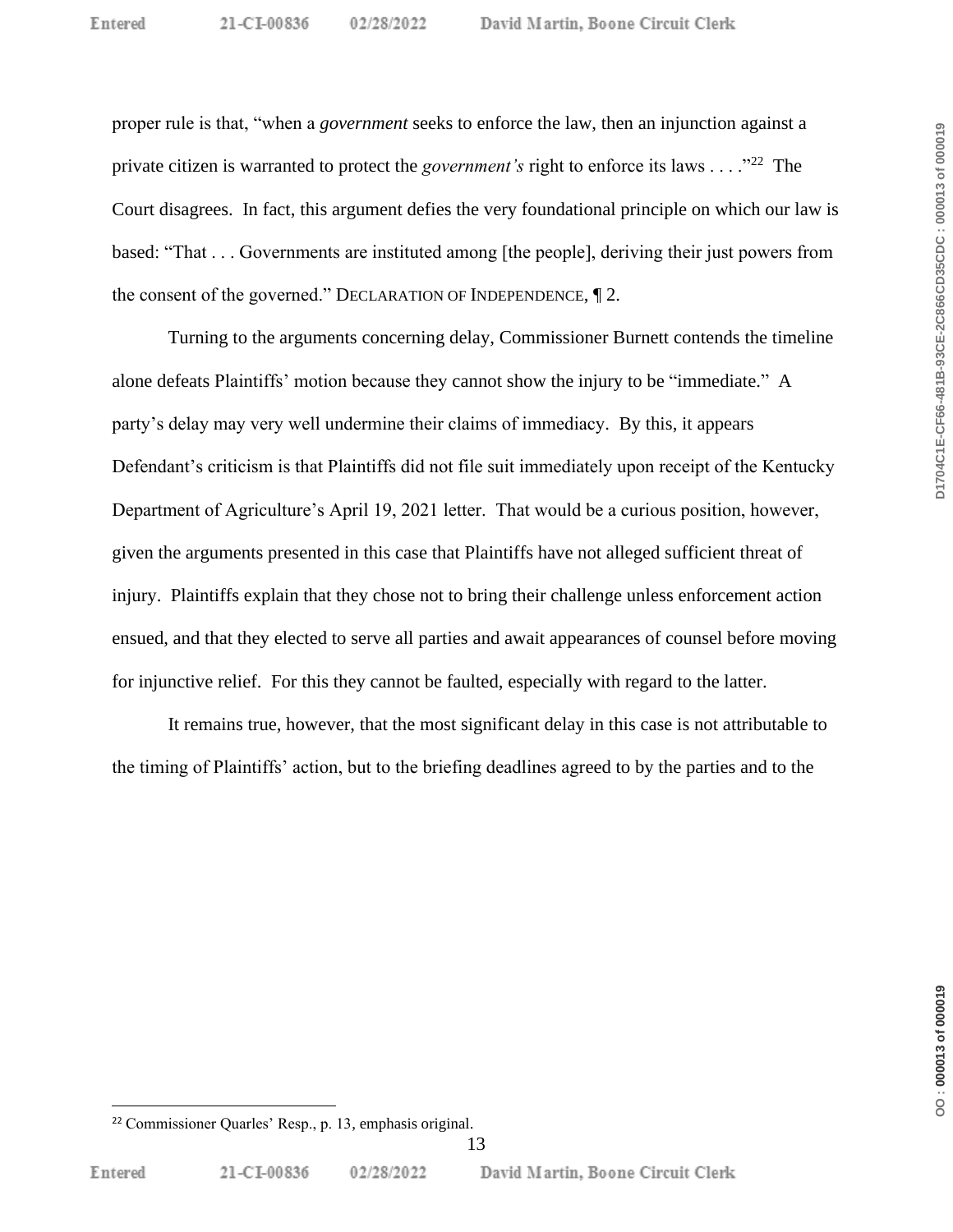scheduling limitations of this Court.<sup>23</sup> The Court does not agree that injunctive relief may be denied on the mere basis of delay. Moreover, here the claims of irreparable harm involve government action. Thus, delay is not as determinative because the alleged harm might be of a continuing nature.

As to Defendants' arguments that Plaintiffs' claims are merely monetary and, therefore, cannot be deemed irreparable, the Court disagrees. First, there is also the foregoing consideration concerning a citizen's ability to obtain redress. Second, as Plaintiffs point out, Defendants are shielded from having to pay Plaintiffs any damages for monetary losses. "[C]omplying with a regulation later held invalid almost always produces the irreparable harm of nonrecoverable compliance costs." *Thunder Basin Coal Co. v. Reich*, 510 U.S. 200, 220-21 (1994) (Scalia, J., concurring in part and concurring in the judgment); see, *e.g., Ohio Oil Co. v. Conway*, 279 U.S. 813, 814 (1929) (holding that a company would suffer an irreparable injury

Entered

21-CI-00836 02/28/2022

<sup>&</sup>lt;sup>23</sup> From March 2020 to June 2021, and nearly all months in between, jury trials were prohibited in the courts of Kentucky. When this case was filed in July 2021, this Court had a backlog of cancelled jury trials that had to be reset, many of which involved persons who were being held in custody pending trial. It was during this period the Court attempted to schedule the evidentiary hearing in this matter for September 2021 which, as counsel are aware, the Court had no choice but to cancel. Given matters then pending, the earliest date available on the Court's calendar was for December 16, on which the hearing occurred. And, aside from scheduling issues concerning the hearing date, this matter has been under submission for over sixty days—a circumstance concerning which also invites explanation. In addition, the circumstances of the past two years have caused other bottlenecks aside from the backlog on trials. During the past two years, significant court resources have had to be expended for matters that heretofore were never in issue. Matters that previously required no expense of time became monumental tasks. For example, trying to arrange hearings for persons in custody on warrants in the various detention centers became a monumental task. Frequently, detention centers stated they could not accommodate remote hearings or virtual access. And aside from hearings, often counsel would seek relief from the Court for clients in custody who, due to varying protocols issued by varying persons or agencies, were being denied private meetings with their counsel. Significant Court time had to be spent in trying to alleviate those circumstances by employing various means, including, where all else failed, the issuance of transport orders to accommodate meetings at the Courthouse. There were even instances where detention centers refused to honor a transport order when deputies arrived. Scheduling remote hearings among the various detention centers to coordinate with the calendars of all concerned also required substantial time. And conducting the remote hearings (especially in the first year of the lockdown) proved a great expenditure of time. There were constant problems with bandwidth where the screen would freeze, or audio would drop, and even when the Court's system was functioning, a party or counsel's connection would drop and arrangements then had to be made for telephonic participation, or for rescheduling; or there would be a synchronization problem with the judicial audio-video recording system that threatened the record. It required far more time to do less work. Affording due process became a herculean (if not impossible) task. Thus, the timeline in this case should not be taken as a judgment by the Court that it lacks importance. The Court's submit table has grown heavy with cases, each having issues gravely important to all the parties concerned, and each crying out to be heard.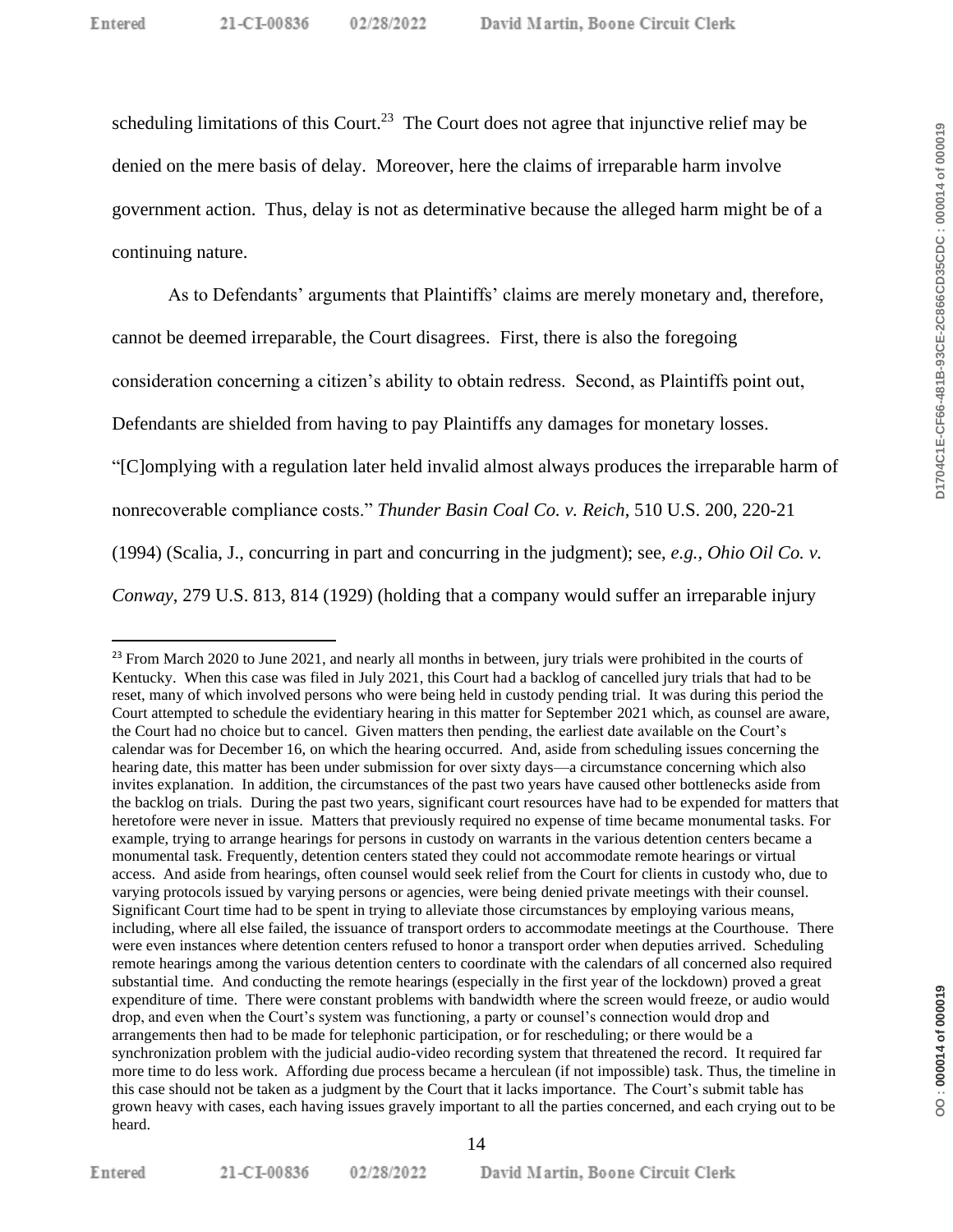David Martin, Boone Circuit Clerk

from paying allegedly unconstitutional tax because state law provided "no remedy whereby restitution of the money so paid may be enforced"). See *Sampson v. Murray*, 415 U.S. 61, 90 (U.S. 1974), explaining that "[t]he possibility that adequate compensatory or other corrective relief will be available at a later date, in the ordinary course of litigation, weighs heavily against a claim of irreparable harm." The converse reasoning, therefore, would also hold true.

Additionally, non-compliance here entails not mere monetary fines and costs but the prospect of criminal charges. The April 19, 2021 letter has been presented as the grounds for establishing the illegality of Delta-8 in the issuance of search warrants. Indeed, at the hearing Plaintiffs presented evidence showing where persons in Kentucky have been criminally charged for possessing Delta-8.<sup>24</sup> "To punish a person because he has done what the law plainly allows him to do is a due process violation 'of the most basic sort.'" *U. S. v. Goodwin*, 457 U.S. 368, 372 (1982). Irreparable harm is sufficiently demonstrated where it is shown there is potential for the "abrogation of a concrete personal right," and where such rights are threatened with immediate impairment. *Maupin v. Stansbury*, 575 S.W.2d 695, 698 (Ky. 1978).

Commissioner Quarles' argument that, because Plaintiffs can challenge Delta-8 enforcement when or if they are charged criminally is likewise without merit. Nor must Plaintiffs be forced to defy the Commissioner in order to challenge his Delta-8 declaration in an administrative hearing following license revocation See *Roppel v. Shearer*, 321 S.W.2d 36, 39 (Ky. 1959).

For all the foregoing reasons, the Court finds that Plaintiffs have made an adequate showing of irreparable harm.

<sup>&</sup>lt;sup>24</sup> See Plaintiffs' Hearing Exh. 7 and 8.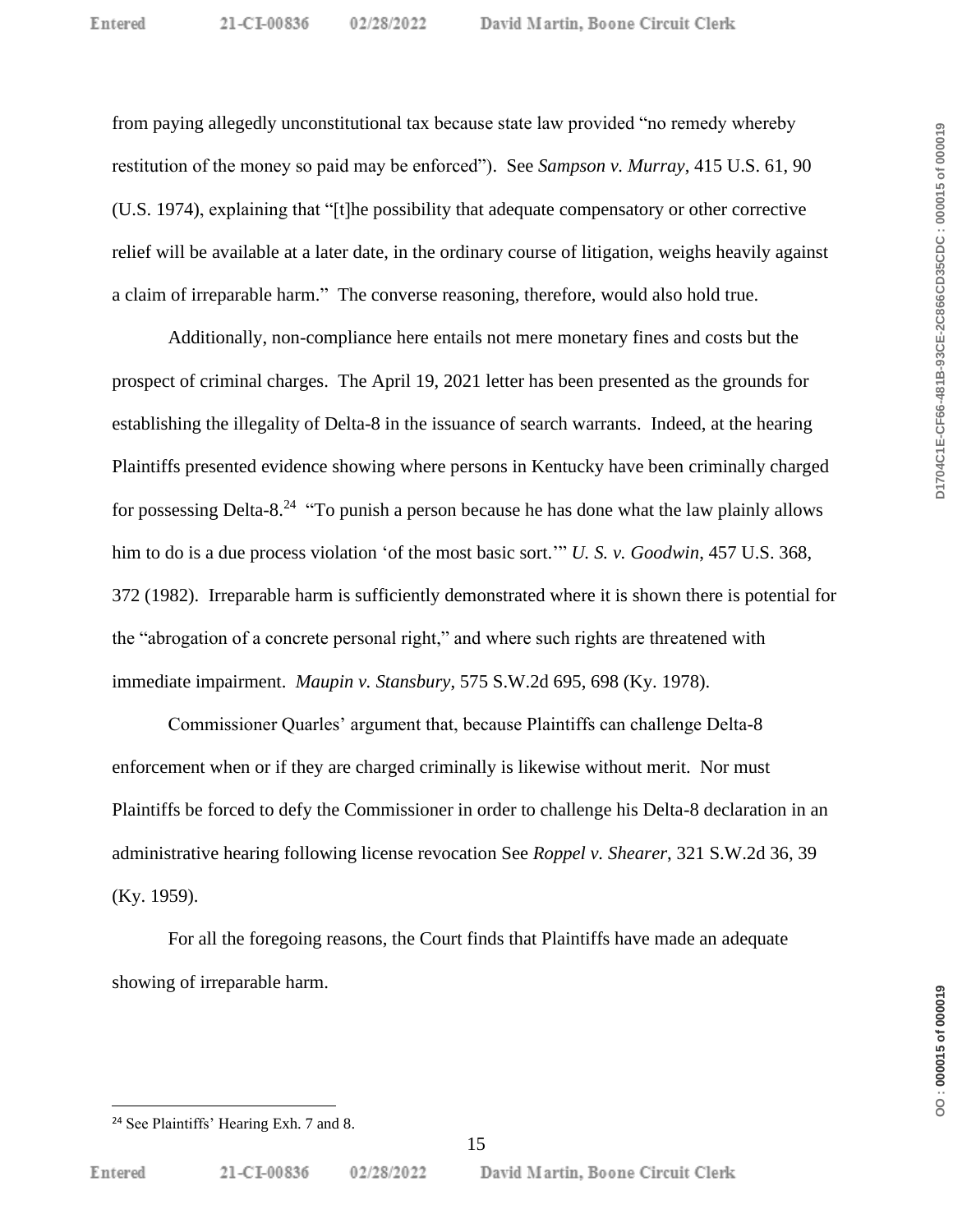#### **C. Balance of Equities**

As part of balancing the equities between the public interest and the respective parties, courts are to consider "whether the injunction will merely preserve the status quo." *Rogers v. Lexington-Fayette Urban County Government*, 175 S.W.3d 569, 571 (Ky. 2005). On Plaintiff's side, the status quo would be to merely recognize the existing statutory definition of hemp, and the corresponding application of the statutory exemption of hemp. On Defendants' side, the status quo would be to allow criminal enforcement, or license revocation, on the grounds declared in the April 19, 2021 letter by the Kentucky Department of Agriculture despite it being contrary to the statutory exemption.

Defendants both argue the equities weigh against injunctive relief. According to Commissioner Burnett, equity favors denying the injunction because "the public has an interest in the enforcement and application of Kentucky criminal statutes by state law enforcement."<sup>25</sup> And Commissioner Quarles contends that "Delta-8 THC is potentially dangerous to a user's health, and is not approved for human consumption by the U.S. Food and Drug Administration," and that, although "Delta-8 THC is largely unregulated by federal and Kentucky law, . . . a court order prospectively blessing the sale of unregulated, untested, and psychoactive drugs to the public, including children, is not in the public interest."<sup>26</sup>

At the hearing, Defendants presented a witness who testified to adverse effects she experienced from taking two doses of a product containing Delta-8 within a period of 30 to 45 minutes. Defendants also presented testimony concerning the adverse effects Delta-8 can produce in small children, especially if taken in substantial quantities. Defendants' further

<sup>25</sup> Commissioner Burnett's Reply (deemed his Response), p. 6, fn. 2.

<sup>26</sup> Commissioner Quarles' Resp., pp. 15-16.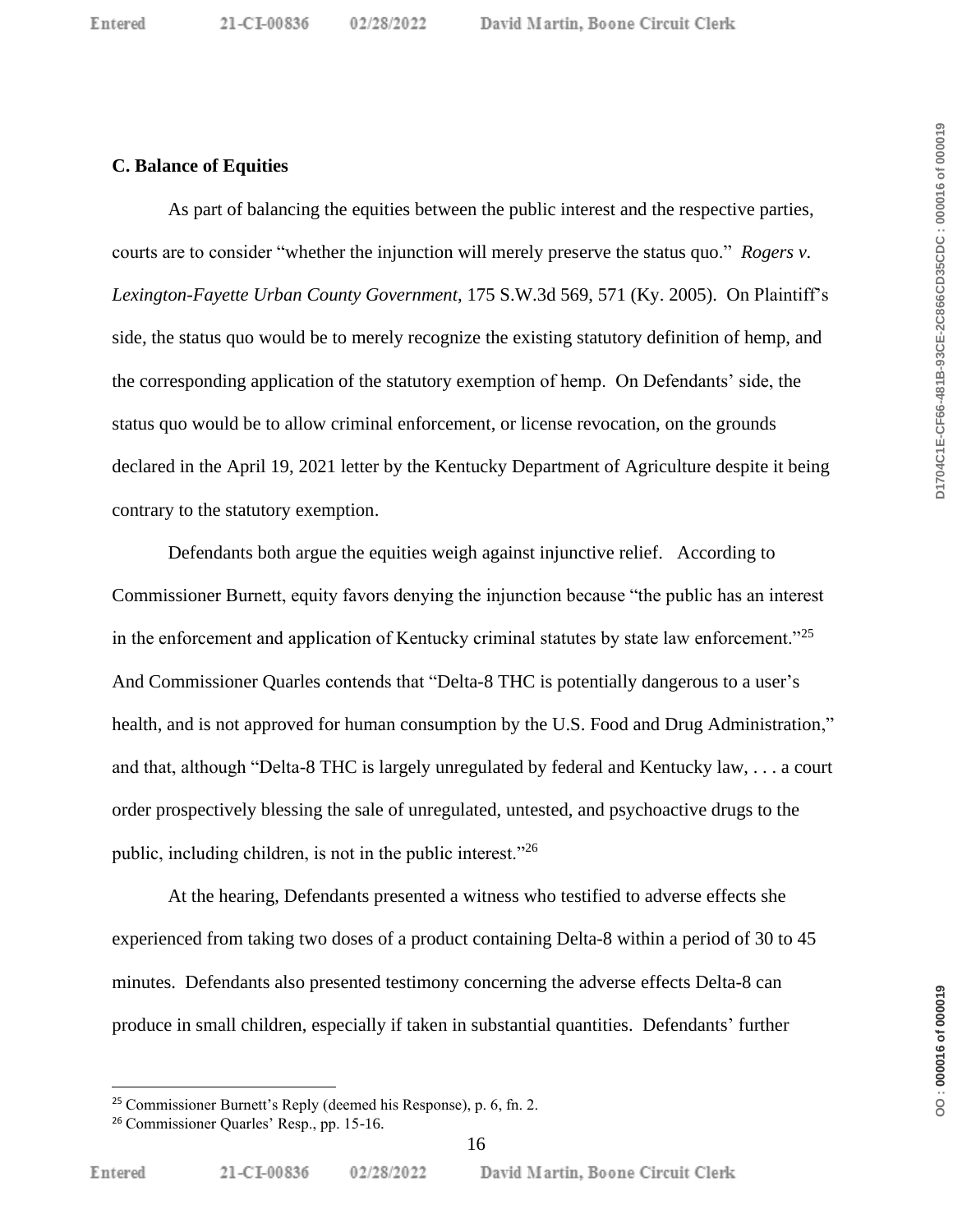presented evidence of health care practitioners indicating that, despite warnings on packaging, there have been instances where children have obtained products containing Delta-8.

It is clear from the testimony presented that the agents and officers who testified have the best of intentions. But there are many harmful things offered to the public that may injure them physically, mentally, or morally. Regardless of that fact, however, no agency or officer can prohibit possession or distribution without legislative enactment. There is a reason our system does not allow those charged with enforcing the law to also make the law.

In *Roppel v. Shearer*, Kentucky's then highest court considered a very similar argument to the equity arguments presented by Defendants. There, the Kentucky Alcohol Control Board promulgated a regulation declaring it to be illegal for licensed retailers of malt beverages to either take orders for alcoholic beverages over the telephone or to deliver said beverages beyond the premises of the licensee. The underlying statute provided that alcohol sales must be "from the licensed premises only," not "at the license premises only." The Board argued this was sufficient to enable it to impose the regulation. The Board further argued the regulation was necessary to prevent retailers from selling alcohol to minors. The retailer sought a temporary and permanent injunction against the Board. In resolving the issue, Kentucky's then highest court held:

> **This may be a moral and laudable purpose by the Board, but** the statute cannot be construed as limiting sales by a retailer in any such manner. . . . the Board broadened the statutes and included therein matters not written into the statutes by the Legislature. **The Board cannot substitute its judgment for that of the Legislature but must accept the law as enacted by that body**. It is elementary that the Legislature cannot delegate its functions to others. . . . **Whenever the Board adopted regulations which conflicted with the statute, this court has consistently refused to sustain the regulations**.

*Roppel v. Shearer*, 321 S.W.2d 36, 39 (Ky. 1959) (emphasis added; internal citations omitted).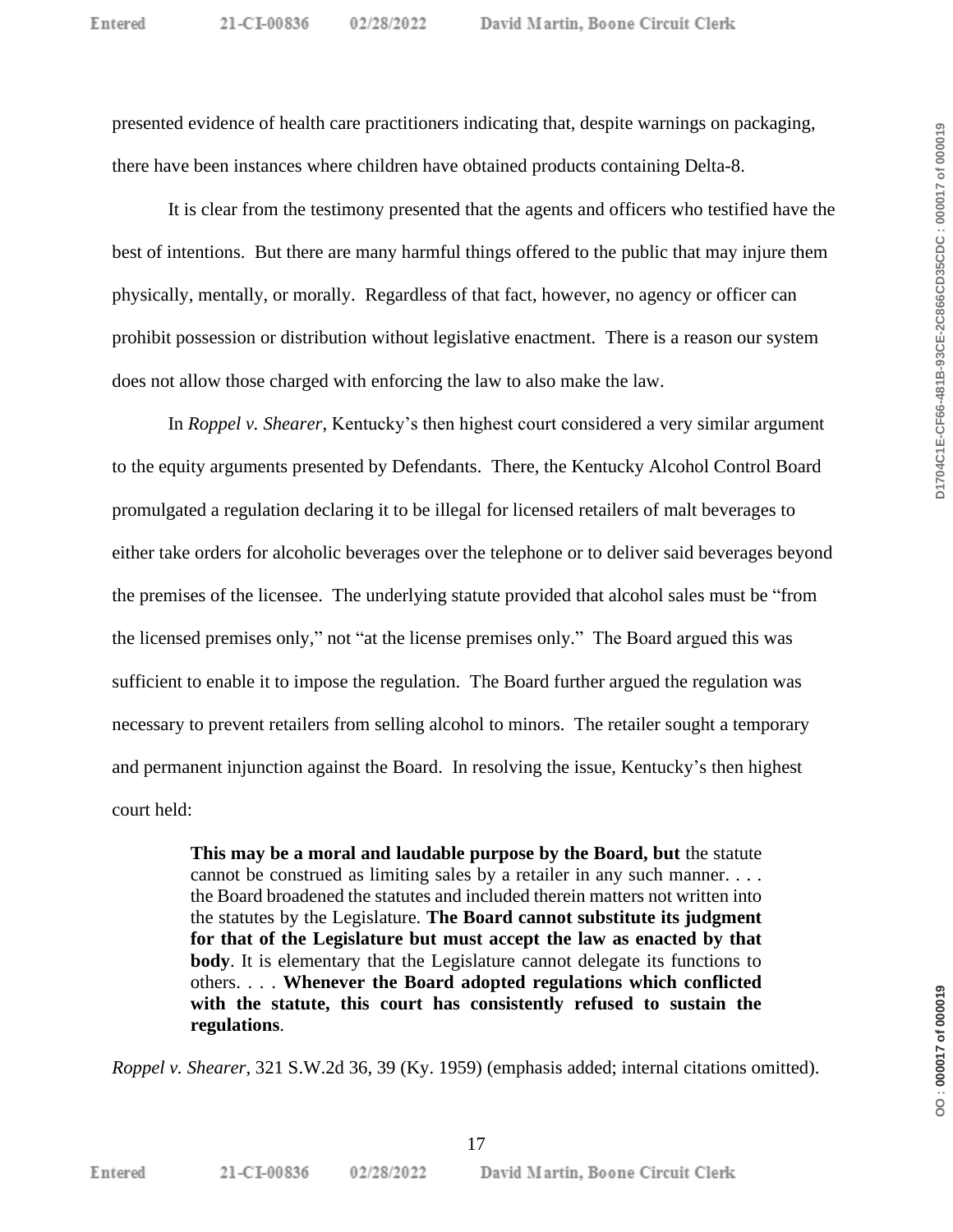As this Court already stated, it agrees with Defendants that it is not the province of the

courts to establish policy. But neither is it the province of governmental agencies to contravene

the enactments of the legislative branch. Among the problems with Defendants' reasoning is it

would do so, resulting in placing administrative agencies over the legislative branch that created

them. And in no circumstance can that be said to serve equity.

## **THEREFORE, IT IS HEREBY ORDERED AND ADJUDGED** that Plaintiffs'

Motion for Temporary Injunction is **GRANTED** as follows:

1. That Defendant, Hon. Ryan Quarles, in his official capacity as Commissioner of the Kentucky Department of Agriculture, as well as its officers and agents are, during the pendency of this case, **ENJOINED** from instituting or continuing any license revocation or other adverse action against licensees on the basis of legally compliant Hemp (the plant Cannabis sativa L. with a delta-9 tetrahydrocannabinol concentration of not more than 0.3 percent on a dry weight basis), as well as any part of that plant that is compliant (that has a delta-9 tetrahydrocannabinol concentration of not more than 0.3 percent on a dry weight basis), including the seeds thereof and all derivatives, extracts, cannabinoids, isomers, acids, salts, and salts of isomers, whether growing or not, provided none of those materials have a delta-9 tetrahydrocannabinol concentration of not more than 0.3 percent on a dry weight basis; this includes any products that contain delta-8 tetrahydrocannabinol unless it contains more than 0.3 percent delta-9 tetrahydrocannabinol concentration of not more than 0.3 percent on a dry weight basis.

That Defendant Colonel Phillip Burnett, Jr., in his official capacity as Commissioner of the Kentucky State Police, as well as its officers, agents, and other persons in active concert or participation with them who receive actual notice of this Order by personal service or otherwise are, during the pendency of this case, **ENJOINED** from instituting or continuing any criminal enforcement action on the basis of legally compliant Hemp (the plant Cannabis sativa L. with a delta-9 tetrahydrocannabinol concentration of not more than 0.3 percent on a dry weight basis), as well as any part of that plant that is compliant (that has a delta-9 tetrahydrocannabinol concentration of not more than 0.3 percent on a dry weight basis), including the seeds thereof and all derivatives, extracts, cannabinoids, isomers, acids, salts, and salts of isomers, whether growing or not, provided none of those materials have a delta-9 tetrahydrocannabinol concentration of not more than 0.3 percent on a dry weight basis; this includes any products that contain delta-8 tetrahydrocannabinol unless it contains more than 0.3 percent delta-9 tetrahydrocannabinol concentration of not more than 0.3 percent on a dry weight basis.